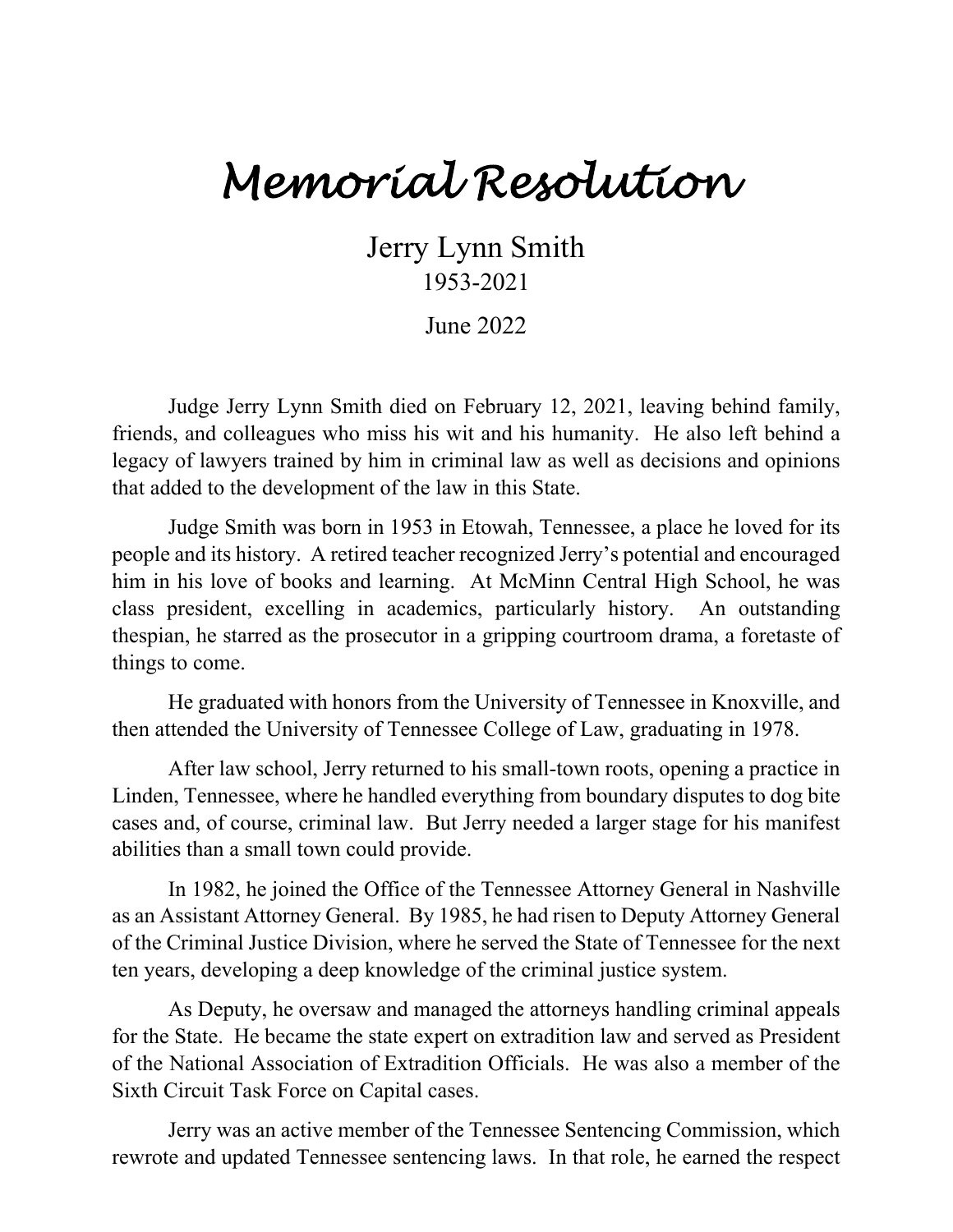of the legislative and executive branch members with his knowledge and common sense understanding of criminal law and procedure.

A high point in his career as a practicing attorney was his appearance before the United States Supreme Court in 1988, arguing for the State in Houston v. Lack. The State lost in a narrow 5-4 decision.

At the Attorney General's Office, Jerry was recognized for his insight and knowledge of the law and of course, his quick wit. He was a great colleague who treasured his time encouraging and coaching younger attorneys.

A zealous advocate as the State's lawyer, Jerry nevertheless recognized that prosecutors have a duty to seek justice and to fairly treat all persons coming before the courts. He was liked and respected by members of the defense bar, who knew he would treat them and their clients fairly and honestly.

In 1995, Jerry was appointed to the Tennessee Court of Criminal Appeals by Governor Don Sundquist, and he continued his service to the people of Tennessee in that role for the next 19 years. He retired in 2014.

On the court, he continued his commitment to fairmindedness and his dedication to the rule of law. He authored hundreds of opinions reflecting his thorough understanding of the criminal justice system and its role in society. Other Court members appreciated his collegial approach and his intellectual curiosity. They also appreciated his ability to provide entertaining stories at lunch, conferences, and other gatherings. Jerry was the force behind the Nashville Supreme Court building annual Chili Cookoff, which raised funds that benefited several local charities in the middle Tennessee area.

While serving on the bench, Judge Smith taught Criminal Law at the Nashville School of Law for fourteen years. His love of teaching inspired him to organize the first Court of Criminal Appeals session to be held at the Nashville School of Law. He was a member of both the Harry Phillips Inn of Court and the Belmont Inn of Court, enabling him to further mentor aspiring lawyers.

These professional accomplishments in no way define the whole of Jerry Lynn Smith. He was known for his humor, which he shared freely. His facile wit was a product of his nimble intellect and his innate understanding and love of people. The mention of his name often produced wide smiles or chuckles from people with happy memories of a time with him.

Jerry never met a stranger and was a friend to many. His friendship was to be valued. He was the kind of true friend who would tell you what you needed to hear,